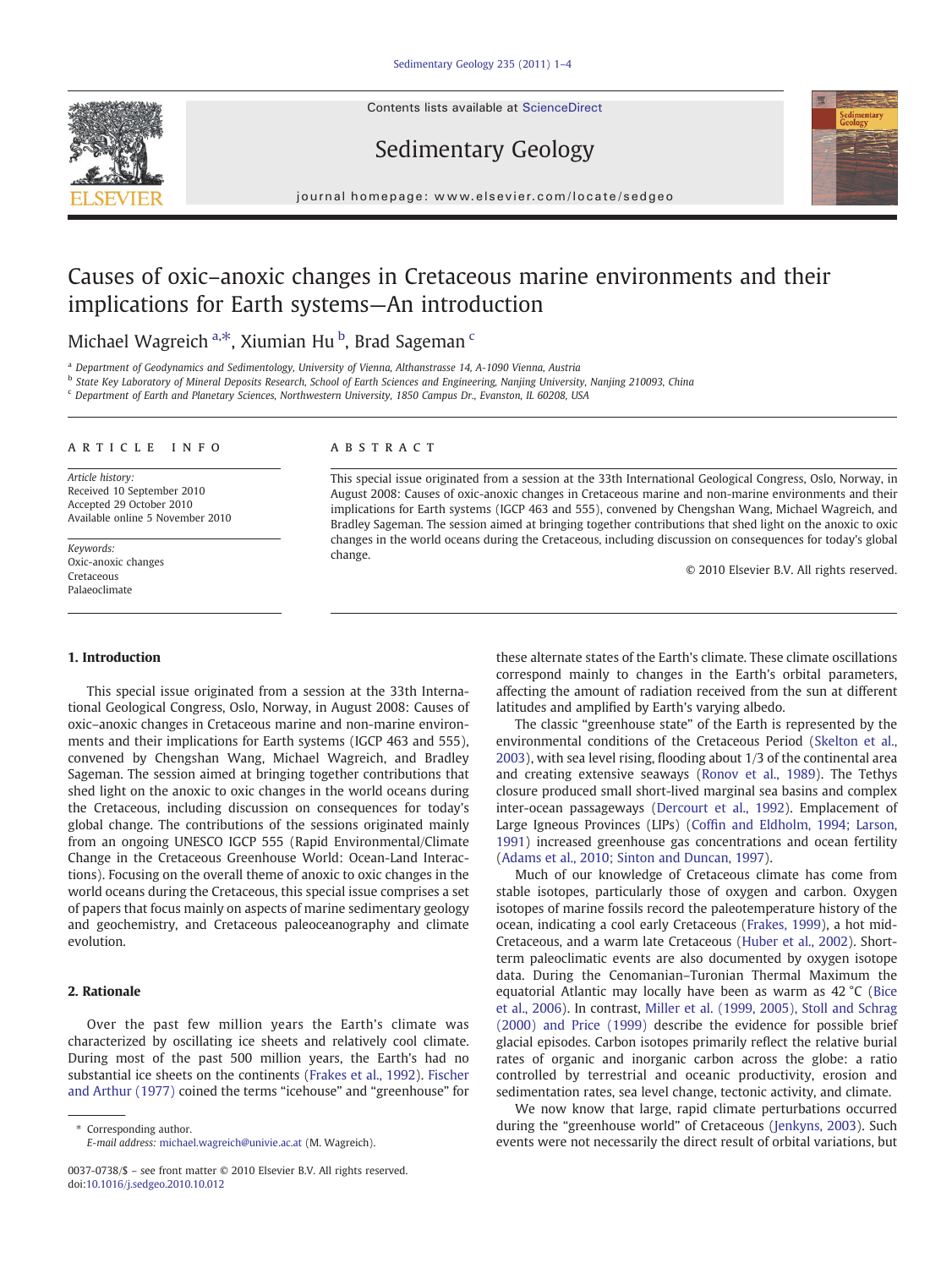may reflect changes in atmospheric greenhouse gas content forced by magmatism and tectonic activity ([Jahren, 2002\)](#page-2-0). The greatest environmental changes during the Cretaceous concerned the oxidation state of the ocean recognized as "Oceanic Anoxic Events" (OAEs, [Arthur and Sageman, 1994; Schlanger and Jenkyns, 1976](#page-2-0)). These episodes of organic-carbon-rich shale deposition were on a scale that has never been repeated. The major OAE intervals were the Weissert OAE in the Late Valanginian, the Early Aptian Selli (OAE 1a), Cenomanian-Turonian (OAE2), and Coniacian-Santonian (OAE3) [\(Erba, 2004; Leckie et al., 2002\)](#page-2-0). OAEs are associated with major  $\delta^{13}$ C excursions, both positive and negative [\(Arthur et al., 1988\)](#page-2-0), and marine biotic extinction ([Leckie et al., 2002\)](#page-2-0). During OAEs, euxinic (i.e. H2S-bearing) waters locally rose into the photic zone, allowing the growth of green sulfur bacteria [\(Pancost et al., 2004](#page-2-0)). [Nederbragt](#page-2-0) [et al. \(2004\)](#page-2-0) argue for a positive feedback linking oxygen depletion, phosphate regeneration, and oceanic productivity during the OAEs. OAEs may have been triggered by or accompanied by massive injection into the atmosphere of methane trapped as clathrates [\(Jahren, 2002; Jenkyns, 2003](#page-2-0)).

OAEs were often succeeded by deposition of Fe-oxide-rich "Oceanic Red Beds" (CORBs, [Hu et al., 2005, 2006; Hu et al., 2009;](#page-2-0) [Wang et al., 2004\)](#page-2-0) reflecting ventilation of the ocean. Brief episodes of CORB deposition occurred after the mid-Cretaceous OAEs in the Tethyan Realm (e.g. [Hu et al., 2006\)](#page-2-0); some of them were correlated to cold episodes ([Wagreich, 2009\)](#page-2-0). Following OAE 2, CORBs became common in the deep ocean. CORBs and the change from anoxic to oxic conditions in the world oceans have been the focus of IGCP 463 "Upper Cretaceous oceanic red beds: Response to the oceanic/climate change" and IGCP 494 "From black shales to oceanic red beds during Mid-Cretaceous: several localities in Tethyan realm" ([Wang et al.,](#page-3-0) [2005, 2009](#page-3-0)).

Similar to the glacial–interglacial transitions of the recent past, the transitions from one climatic state to another in the Cretaceous, and thus from oxic to anoxic and vice versa, were very rapid. Although individual OAEs ranged between half a million and 2 million years in duration ([Erba, 2004](#page-2-0)), the transitions from oxic to dysoxic conditions and back were very sudden (e.g. [Erbacher et al., 2005](#page-2-0)) and there is growing evidence that during and after OAEs oxic to anoxic/dysoxic conditions oscillated on Milankovitch orbital scales [\(Friedrich, 2009;](http://dx.doi.org/10.1016/j.revmic.2009.06.001) [Wendler et al., 2009\)](http://dx.doi.org/10.1016/j.revmic.2009.06.001).

# 3. Contributions

The ten papers assembled in this thematic issue of Sedimentary Geology are part of the research presented at the session of the IGC. The objectives of this issue were mainly to provide new data and views on oxic-to-anoxic transitions, on depositional processes and causes and consequences in ancient case studies with a broad geographic distribution including southwestern and central Europe and Asia. The contributions have been grouped by their varied scope into 3 major thematic groups: (1) overview studies on paloceanography, paleoclimate and oxic–anoxic changes, (2) case studies of OAEs and related events, and (3) case studies of CORBs and anoxic– oxic transitions.

The first two papers provide an overall view of ongoing research into the causes and consequences of anoxic to oxic changes in the oceans. The paper by William Hay, starting with a summary of the Cretaceous greenhouse climate and oceanography, poses the humbling question "Can humans force a return to a 'Cretaceous' climate?" Hay investigates Cretaceous rates of changes and puts forward an "Eddy" ocean model favoring the formation of black shales and CORBs. Based on these facts, in addition to increased atmospheric greenhouse gas concentrations, a return to climatic conditions resembling those of the Cretaceous would require ice-free poles and large changes in atmospheric and oceanic circulation. Given the fast rates of ice sheet melting today Hay concludes that a return to climatic conditions

resembling those of the mid-Cretaceous is not only possible, but also likely unless humanity can stop  $CO<sub>2</sub>$  emissions to the atmosphere and remove some of the excess  $CO<sub>2</sub>$  already introduced.

The paper by Chengshan Wang, Xiumian Hu, Yongjian Huang, Michael Wagreich, Robert Scott, and William Hay deals with CORBs – Cretaceous oceanic red beds – as a possible consequence of oceanic anoxic events. Based on the temporal and spatial relation between OAEs and CORBs, the authors put forward the idea of [Arthur et al.](#page-2-0) [\(1988\)](#page-2-0) that OAEs caused significant depletion of  $CO<sub>2</sub>$  in the oceanatmospheric system and, consequently, led to oxic sedimentation. The authors conclude that OAEs may represent a negative feedback of the Earth's system in response to sudden, volcanism-induced warming episodes preventing further acceleration of warming through removal of organic carbon from the ocean-atmosphere, thus sequestering excess  $CO<sub>2</sub>$  via an increased productivity cycle.

The following two papers deal with Cretaceous oceanic anoxic events. Robert Locklair, Bradley Sageman and Abraham Lerman, in their contribution on marine carbon burial flux and the carbon isotope record of Late Cretaceous (Coniacian-Santonian) OAE 3, bring a novel modelling approach based on carbon reservoirs and isotope values. In this study, the role of variations in organic carbon and the carbonate accumulation rates on carbon isotopes are explored to develop a global carbon isotopic mass balance model. The authors conclude that the type of carbon burial, associated accumulation rates, and areal distribution of facies are important factors with respect to changes in the carbon isotopic signature of the Cretaceous oceans, i.e. widespread deposition of chalk facies in the Upper Cretaceous muted positive  $\delta^{13}$ C shifts in the oceans.

The case study by María Najarro, Idoia Rosales and Javier Martín-Chivelet investigates a major palaeoenvironmental perturbation in an Early Aptian carbonate platform and poses the question if this is a prelude of Oceanic Anoxic Event 1a. By studying skeletal assemblages preceding the isotopic excursions of OAE 1a, the authors document conditions of environmental stress imposed by a combination of global change and increased basin subsidence, which triggered the drowning of the platform by progressive reduction of the growth potential of the carbonate factory. A combination of water freshening, nutrient poisoning, tectonic activity and rising eustatic sea level may have acted together, resulting in the progressive destabilisation of the marine environments and a change to less-effective carbonate factories.

The third group of papers investigates mainly oxic sediments, anoxic to oxic transitions, and associated climate oscillations. Stephanie Neuhuber and Michael Wagreich give an overview and synthesis on geochemistry of Cretaceous Oceanic Red Beds, with new geochemical data and interpretations of red color. Possible reactions involved in CORB formation are discussed. They conclude that the main fraction of iron in CORB sediments is fixed in silicate lattices and immobile. Surficial coatings of iron oxides on carbonate grains or shells cause the red color in the investigated CORBs. A main factor identified is that CORBs form most likely below old water masses depleted in nutrients and therefore decreased primary production.

The following paper by Mihaela C. Melinte-Dobrinescu and Relu-Dumitru Roban reports Cretaceous anoxic–oxic changes in the Moldavids (Carpathians, Romania). A major black shale interval from Late Barremian to Early Albian was identified, followed by CORBs from Late Albian to the Paleogene. Black shale formation is attributed to the existence of a small, silled basin of the Moldavian Trough, in which restricted circulation led to the density stratification of the water column. This case study shows that the beginning and the end of the overlying CORBs in the Moldavid units depends on various palaeogeographic and palaeoenvironmental settings, and it was controlled by the regional tectonic activity, i.e. tectonic deformation led to the establishment of an open circulation regime.

Case studies on CORBs start with a quantitative analysis of iron oxide concentrations within Aptian–Albian cyclic oceanic red beds in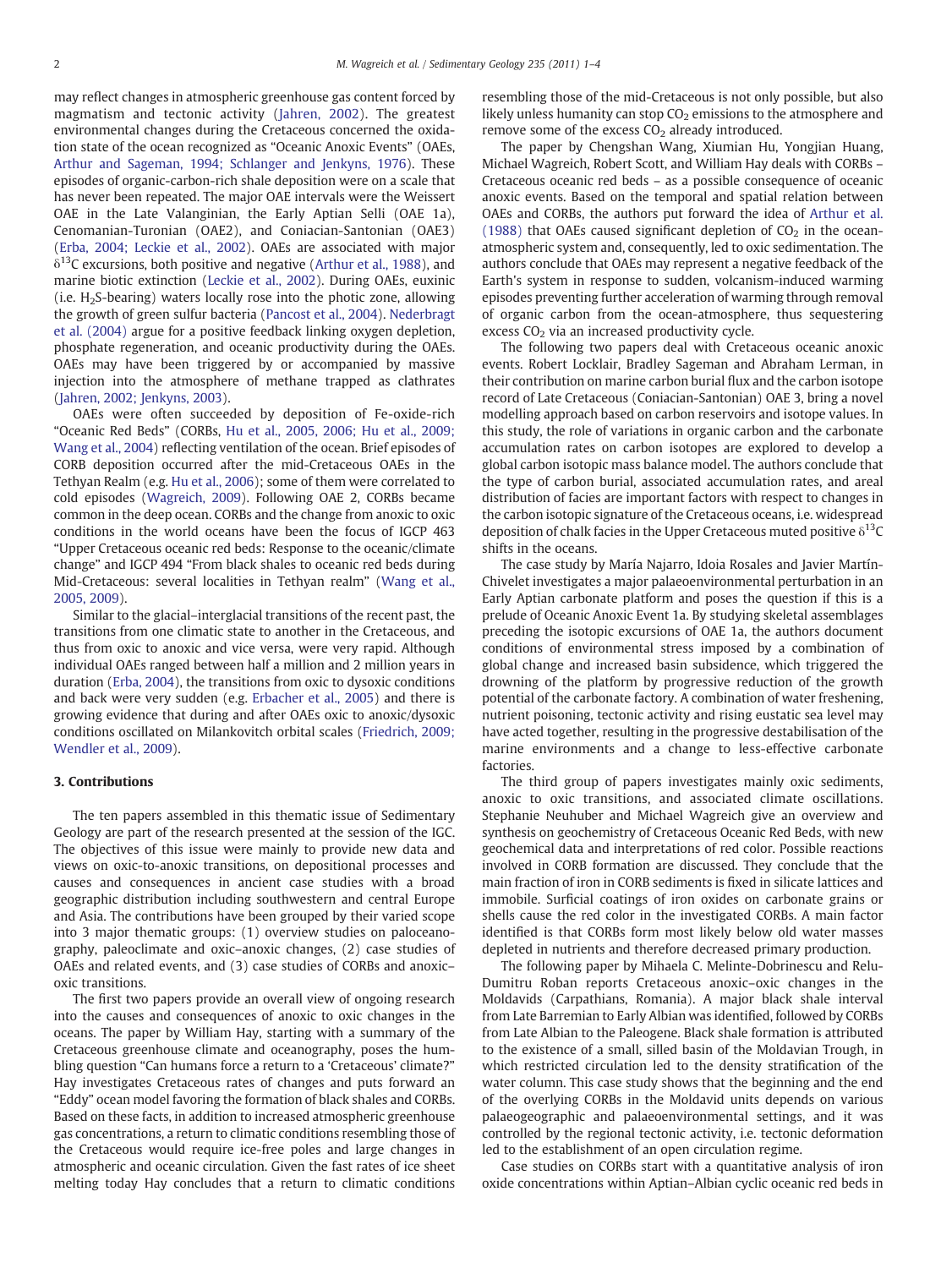<span id="page-2-0"></span>ODP Hole 1049C from the North Atlantic by Xiang Li, Xiumian Hu, Yuanfeng Cai, and Zhiyan Han. These Aptian–Albian sediments are characterized by high frequency cycles that consist of alternating layers of red and green/white clayey chalk, and claystone. Quantitative diffuse reflectance spectra were used to identify hematite (red color) and goethite (yellow color) as the minerals responsible for the reddish color. Their data show that the Albian–Albian reddish beds contain only 0.1–0.8% hematite and 0.2–0.8% goethite. The authors suggest that hematite and goethite were derived from oxic environments during the period of deposition and early diagenesis. The oxic conditions were probably a function of the low accumulation rate of organic matter and the high content of dissolved oxygen in bottom water.

The next two papers provide CORB case studies from outcrops within the Tibetan Tethyan Himalaya. Xi Chen, Chengshan Wang, Wolfgang Kuhnt, Ann Holbourn, Yongjian Huang and Chao Ma report on the lithofacies, microfacies and depositional environments of Upper Cretaceous Oceanic red beds from the classic Chuangde section in southern Tibet. The authors identified that the depositional environments of these Campanian CORBs range from outer base-ofslope apron to basin zones. They conclude that oxic bottom water conditions prevailed below the toe-of-slope environment in the basin during CORB deposition and indicate that the presence of gray clasts suggests less oxic conditions at shallower water depths within the same basin. Bottom water oxygenation was enhanced by atmospheric  $CO<sub>2</sub>$  drawdown following OAEs and by deepwater cooling during the Campanian, which increased the concentration and solubility of  $O<sub>2</sub>$  in the ocean. The following paper by Guobiao Li, Ganqing Jiang and Xiaoqiao Wan reports on the age of the Chuangde Formation in Kangmar, southern Tibet of China, and speculates on implications for the origin of Cretaceous oceanic red beds (CORBs) in the northern Tethyan Himalaya. The investigated section of the Chuangde Formation indicates a broader age range from Campanian to Maastrichtian and argues against the age discrepancy of CORBs between the eastern and western parts of the northern Tethyan Himalaya as previously suspected. They argue that the lack of CORBs in shelf environments and the widespread occurrence of CORBs in slope/basinal environments suggest that the CORBs were likely formed by oxidation of reduced iron in the upper ocean water column, close to the chemocline, rather than in oxic bottom waters.

The final contribution to the special issue by Yuri D. Zakharov, Yasunari Shigeta, Alexander M. Popov, Tatiana A. Velivetskaya and Tamara B. Afanasyeva deals with climate oscillations in the Bering area (Alaska and Koryak Upland) and the isotopic and palaeontological evidence. This regional case study on the short- and long-term climate evolution of the area identifies significant seasonal contrast, marked in Alaska and the adjacent area during the Early Albian, as well as the Coniacian, and related to the possible penetration of cooler waters from the polar area via the Strait of Alaska. The authors interpret that recurrent terrestrial cooling in northern Alaska took place because of a barrier to poleward oceanic heat transport via the Western Interior Seaway (WIS) of North America during the Turonian and Santonian through Early Campanian, then during the Late Maastrichtian through Danian.

### 4. Concluding remarks

The contributions to this Sedimentary Geology special issue provide a heterogeneous but rich assembly of overview-type papers and single case studies comprising anoxic–oxic changes in several types of records, depositional processes, and basin types. Understanding of causes of changes from anoxic to oxic from a global perspective up to a single restricted basin view gives important constraints and identifies several mechanisms for such changes, involving climate, tectonics and biology.

# References

- Adams, D.D., Hurtgen, M.T., Sageman, B.B., 2010. Volcanic triggering of a biogeochemical cascade during Oceanic Anoxic Event 2. Nature Geoscience 3. doi:10.1038/ NGEO743.
- Arthur, M.A., Sageman, B.B., 1994. Marine black shales: depositional mechanisms and environments of ancient deposits. Annual Reviews of Earth and Planetary Science 22, 499–551.
- Arthur, M.A., Dean, W.E., Pratt, L.M., 1988. Geochemical and climatic effects of increased marine organic carbon burial at the Cenomanian/Turonian boundary. Nature 335, 714–717.
- Bice, K.L., Birgel, D., Meyers, P.A., Dahl, K.A., Hinrichs, K.-U., Norris, R.D., 2006. A multiple proxy and model study of Cretaceous upper ocean temperatures and atmospheric CO2 concentrations. Paleoceanography 21, PA2002. doi:10.1029/2005PA001203.
- Coffin, M.F., Eldholm, O., 1994. Large igneous provinces; crustal structure, dimensions, and external consequences. Reviews of Geophysics 32, 1–36.
- Dercourt J., Ricou L.E., Vrielynck B., 1992. Atlas Tethys Paleoenvironmental Maps, 307 pp., Gauthier-Villars, Paris.
- Erba, E., 2004. Calcareous nannofossils and Mesozoic oceanic anoxic events. Marne Micropaleontology 52, 85–106.
- Erbacher J., Friedrich O.,Wilson P. A., et al. 2005. Stable organic carbon isotope stratigraphy across Oceanic Anoxic Event 2 of Demerara Rise, western tropical Atlantic. Geochemistry, Geophysics, Geosystems 6, Q06010. doi:10.1029/2004GC000850.
- Fischer, A.G., Arthur, M.A., 1977. Secular variations in the pelagic realm. Society of Economic Paleontologists and Mineralogists Special Publication 25, 18–50.
- Frakes, L.A., 1999. Estimating the global thermal state from Cretaceous sea surface and continental temperature data. Geological Society of America Special Paper 332, 49–57.
- Frakes, L.A., Francis, J.E., Syktus, J., 1992. Climate Modes of the Phanerozoic, 285 pp. Cambridge University Press, New York.
- Friedrich, O., 2009. Benthic foraminifera and their role to decipher paleoenvironment during mid-Cretaceous Oceanic Anoxic Events—the "anoxic benthic foraminifera" paradox. Revue de Micropaléontologie 53, 175–192 doi:10.1016/j.revmic.2009.06.001.
- Hu, X., Jansa, L., Wang, C., Sarti, M., Bak, K., Wagreich, M., Michalik, J., Soták, J., 2005. Upper Cretaceous oceanic red beds (CORBs) in the Tethys: occurrences, lithofacies, age, and environments. Cretaceous Research 26, 3–20.
- Hu, X., Jansa, L., Sarti, M., 2006. Mid-Cretaceous oceanic red beds in the Umbria-Marche Basin, Central Italy: constraints on paleoceanography and paleoclimate. Palaeogeography, Palaeoclimate, Palaeoecology 233, 163–186.
- Hu, X., Wang, C., Scott, R.W., Wagreich, M., Jansa, L. (Eds.), 2009. Cretaceous Oceanic Red Beds: Stratigraphy, Composition, Origins, and Paleoceanographic and Paleoclimatic Significance: SEPM Special Publication, 91. 276 pp.
- Huber, B.T., Norris, R.D., MacLeod, K.G., 2002. Deep-sea paleotemperature record of extreme warmth during the Cretaceous. Geology 30, 123–126.
- Jahren, A.H., 2002. The biogeochemical consequences of the mid-Cretaceous Superplume. Journal of Geodynamics 34, 177–191.
- Jenkyns, H.C., 2003. Evidence for rapid climate change in the Mesozoic–Paleogene greenhouse world. Philosophical Transactions of the Royal Society A 361, 1885–1916.
- Larson, R., 1991. Latest pulse of Earth: evidence for a mid-Cretaceous superplume. Geology 19, 547–550.
- Leckie, R.M., Bralower, T.J., Cashman, R., 2002. Oceanic anoxic events and plankton evolution: biotic response to tectonic forcing during the mid-Cretaceous. Paleoceanography 17, 623–642.
- Miller, K.G., Barrera, E., Olsson, R.K., et al., 1999. Does ice drive early Maastrichtian eustasy? Geology 27, 783–786.
- Miller, K.G., Kominz, M.A., Browning, J.V., Wright, J.D., Mountain, G.S., Katz, M.E., Sugarman, P.J., Cramer, B.S., Christie-Blick, N., Pekar, S.F., 2005. The Phanerozoic record of global sea-level change. Science 310, 1293–1298.
- Nederbragt, A.J., Thurow, J.Ü., Vonhof, H., et al., 2004. Modelling oceanic carbon and phosphorus fluxes: implications for the cause of the late Cenomanian Oceanic Anoxic Event (OAE2). Journal of the Geological Society (London) 161, 721–728.
- Pancost, R.D., Crawford, N., Magness, S., et al., 2004. Further evidence for the development of photic-zone euxinic conditions during Mesozoic oceanic anoxic events. Journal of the Geological Society 161, 353–364.
- Price, D.G., 1999. The evidence and implications of polar ice during the Mesozoic. Earth-Science Reviews 48, 183–210.
- Ronov, A.B., Khain, V.E., Balukhovsky, A.N., 1989. Atlas of Lithological–Paleogeographical Maps of the World: Mesozoic and Cenozoic of Continents and Oceans. Editorial Publishing Group VNIIZarubezh-Geologia, Moscow. 79 pp.
- Schlanger, S.O., Jenkyns, H.C., 1976. Cretaceous oceanic anoxic events: cause and consequence. Geologie en Mijnbow 55, 179–184.
- Sinton, C.W., Duncan, R.A., 1997. Ocean plateau volcanism and global ocean anoxia: hydrothermal links at the Cenomanian–Turonian boundary. Economic Geology 92, 836–842.
- Skelton, P.W., Spicer, R.A., Kelley, S.P., Gilmour, I., 2003. The Cretaceous World. Cambridge University Press, Cambridge, UK. 360 pp.
- Stoll, H.M., Schrag, D.P., 2000. High-resolution stable isotope records from the Upper Cretaceous rocks of Italy and Spain: glacial episodes in a greenhouse planet? Geological Society of America Bulletin 112, 308–319.
- Wagreich, M, Neuhuber, S., Egger, J., Wendler, I., Scott, R.W., Malata, E., Sanders, D., 2009. Cretaceous oceanic red beds (CORBs) in the Austrian Eastern Alps: passivemargin vs. active-margin depositional settings. In: Hu, X.M., Wang, C.S., Scott, R.W., Wagreich, M., Jansa, L. (Eds.), Cretaceous Oceanic Red Beds: Stratigraphy, Composition, Origins, Paleoceanographic, and Paleoclimatic Significance. SEPM Special Publication 91, Tulsa, OK, pp. 37–91.